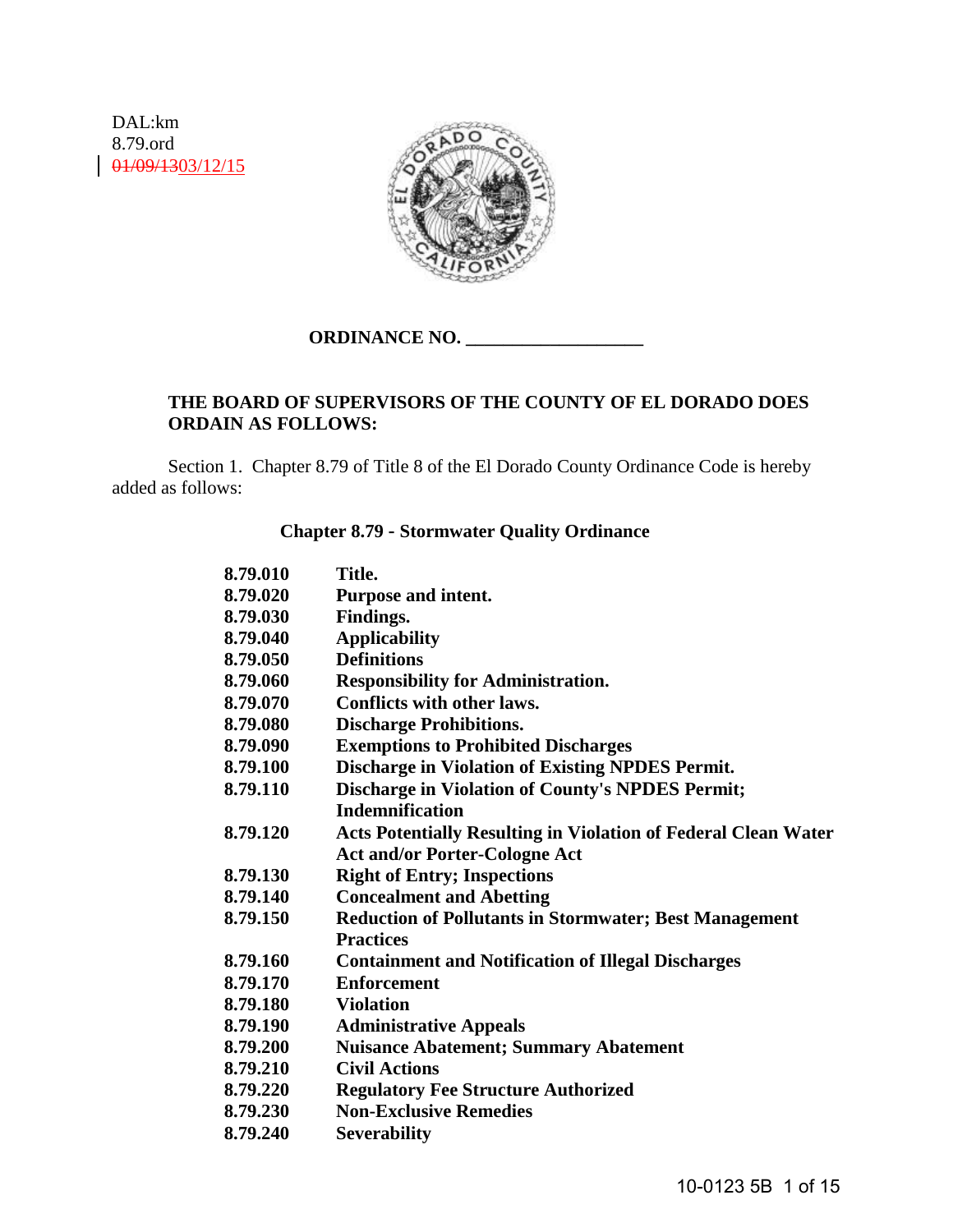## **8.79.010. Title.**

This Ordinance shall be known as the "El Dorado County Stormwater Quality Ordinance," and may be so cited.

# **8.79.020. Purpose and intent.**

A. The purpose of this Chapter is to ensure that El Dorado County is compliant with state and federal laws and fulfills its requirements to: (1) Protect the health, safety, and general welfare of the citizens of El Dorado County; (2) Enhance and protect the quality of Waters of the State in the Lake Tahoe Basin portion of El Dorado County by reducing pollutants in stormwater discharges to the maximum extent practicable and controlling non-stormwater discharges to a stormwater facility; and (3) To cause the use of Best Management Practices (section 8.79.050) by the County and its citizens that will reduce the adverse effects of polluted runoff discharges on Waters of the State.

B. This Chapter seeks to promote these purposes by: (1) Prohibiting illicit discharges to a stormwater facility; (2) Establishing authority to adopt requirements for stormwater management, including source control requirements, to reduce pollution to the Maximum Extent Practicable; (3) Establishing authority to adopt requirements for development projects to reduce stormwater pollution and erosion both during construction and after the project is complete; and (4) Establishing authority that will enable the County to implement and enforce any Stormwater Management Plan adopted by the County.

# **8.79.030. Findings.**

The El Dorado County Board of Supervisors has determined that the health, safety, and general welfare of the citizens of El Dorado County is adversely affected by the discharge of pollution into stormwater facilities, surface waters and Waters of the State. The Board of Supervisors further finds that violation of this Ordinance may constitute a human and environmental health risk.

## **8.79.040. Applicability.**

This Chapter applies to all unincorporated areas of the County. El Dorado County within the Lake Tahoe Basin under the jurisdiction of the California Regional Water Quality Control Board, Lahontan Region.

# **8.79.050. Definitions.**

A. **"Best Management Practices (BMPs)"** – Methods that have been determined to be the most effective, practical means of preventing or reducing pollution from non-point sources, such as pollutants carried by storm water runoff. "BMP" is a broad term that refers to many of the actions that are required under or could be completed as part of the NPDES Permit, including behavioral BMPs such as education (e.g., placing inlet stencils and regularly educating municipal 10-0123 5B 2 of 15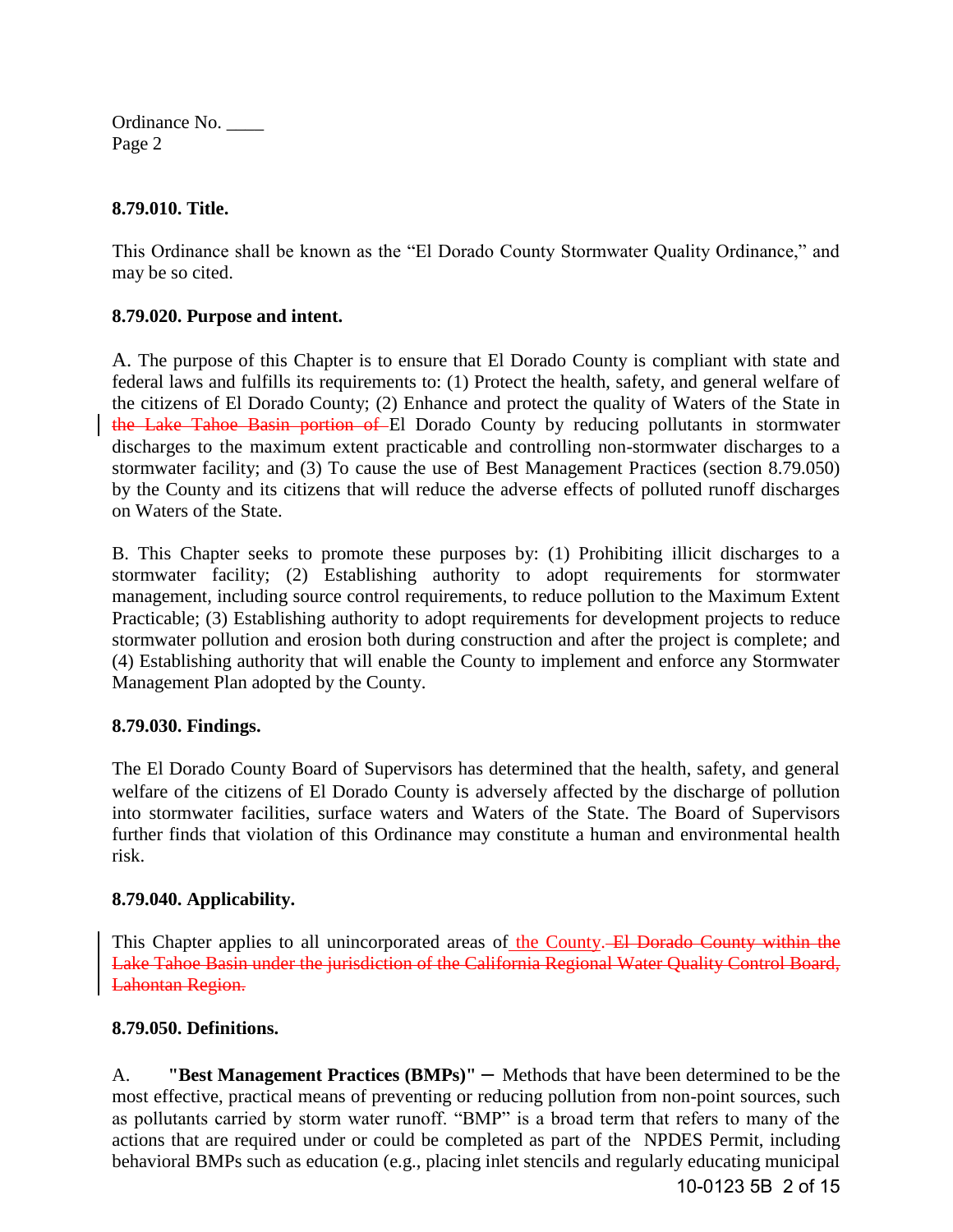staff and others about measures to reduce pollution in stormwater) or discharging wash water to the sanitary sewer instead of the storm drain, structural BMPs such as source controls (e.g., double containment for hazardous materials) and treatment controls (e.g. vegetated swales and detention basins) to treat runoff before it is discharged to the storm drain or local waterway, and other practices that prevent or reduce pollutants from reaching the storm drain or other waters.

B. **"Clean Water Act (CWA)"** – The primary [federal law](http://en.wikipedia.org/wiki/Federal_law) in the [United States](http://en.wikipedia.org/wiki/United_States) governing [water pollution.](http://en.wikipedia.org/wiki/Water_pollution) Formerly referred to as the Federal Water Pollution Control Act or Federal Water Pollution Control Act Amendments of 1972), is Public Law 92-500, as amended by Public Law 95-217, Public Law 95-576, Public Law 96-483 and Public Law 77-117, 33 U.S.C. 1251 et seq.

C. **"County"** – The unincorporated County of El Dorado. within the Lake Tahoe Basin under the jurisdiction of the California Regional Water Quality Control Board, Lahontan Region.

D. **"Consent"** – To permit, approve, or agree; comply or yield.

E. **"Development"** – Any activity that moves soils or substantially alters the pre-existing vegetated or man-made cover of any and all land. Development includes any activity that may be considered new development or re-development. This also includes, but is not limited to, grading, digging, cutting, scraping, stockpiling or excavating of soil, placement of fill materials, paving, pavement removal, exterior construction, substantial removal of vegetation where soils are disturbed including but not limited to removal by clearing or grubbing, or any activity which bares soil or rock or involves streambed alterations or the diversion or piping of any watercourse. Development does not include routine maintenance to maintain original line and grade, hydraulic capacity, or the original purpose of the facility, nor does it include emergency construction activities (i.e. land disturbances) required to protect public health and safety.

F. **"Discharge"** – The release or placement of any material into stormwater facilities within the County's jurisdiction, including but not limited to stormwater, wastewater, solid materials, liquids, hazardous waste, raw materials, debris, litter, or any other substance.

G. **"Enforcement Agency"** – El Dorado County Storm Water Management Plan's Lead Department is the primary Enforcement Agency for the purposes of this Chapter.

H. **"Enforcement Official"** – Any County employee or agent of the County with the authority to enforce any provision of the Chapter and the authority to make any decision on behalf of the director required or called for by this Chapter.

I. **"Illicit Connection"** — Any man-made conveyance that is connected to the storm drain system without a permit or through which prohibited non-storm water flows are discharged, excluding roof-drains and other similar connections. Examples include channels, pipelines, conduits, inlets, or outlets that are connected directly to the storm drain system.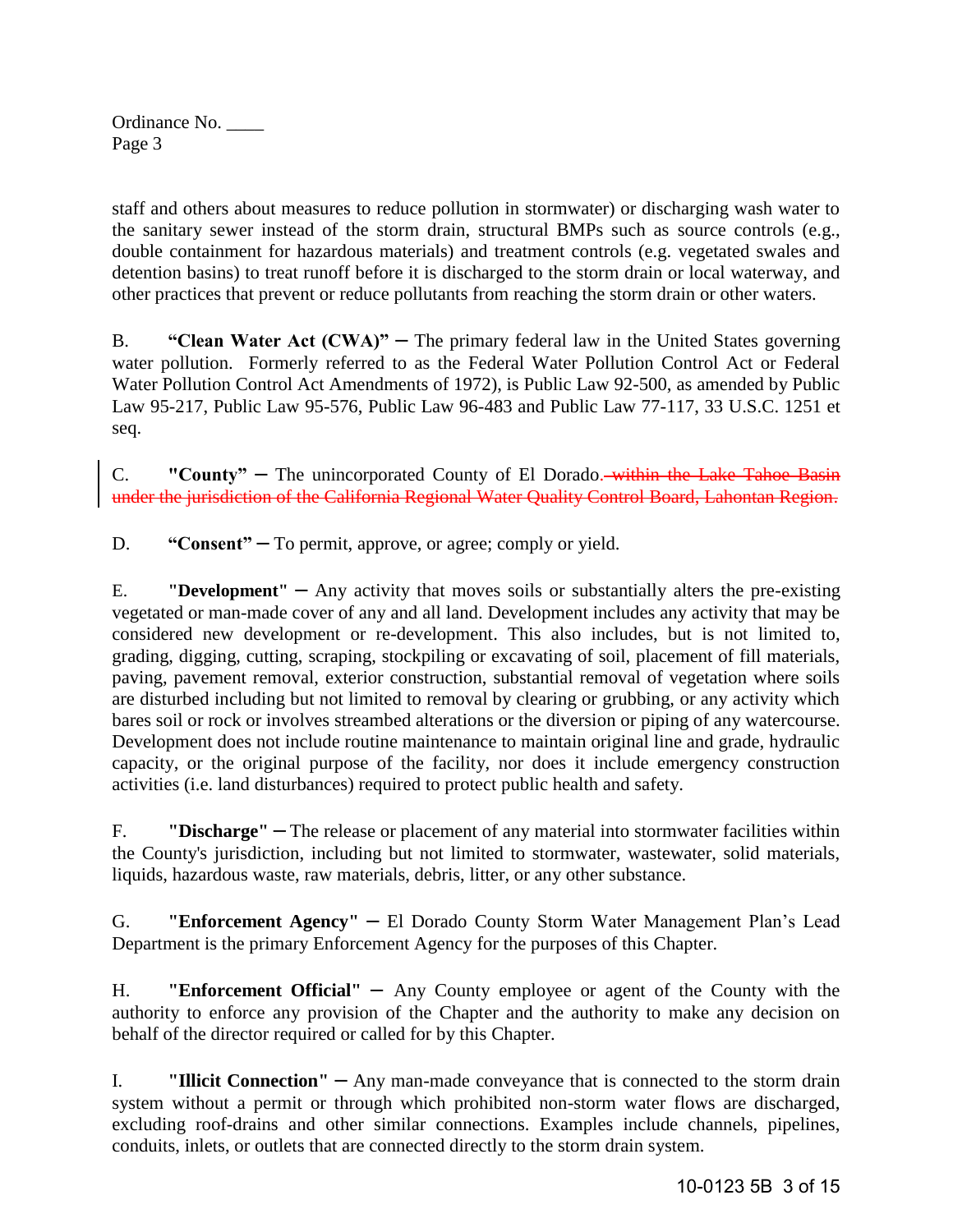| Ordinance No. |  |
|---------------|--|
| Page 4        |  |

J. **"Illicit Discharge"** – Any discharge to a stormwater facility that is prohibited under local, state, or federal statutes, ordinances, codes, or regulations, as well as any direct or indirect non-stormwater discharge to the County's municipal stormwater facilities, except as otherwise exempted pursuant to state or federal laws, this Chapter, or a separate NPDES permit.

K. **"Incidental Runoff"** – Unintended amounts (volume) of runoff, such as unintended, minimal over-spray from sprinklers that escapes the area of intended use. Water leaving an intended use area is not considered incidental if it is part of the facility design, if it is due to excessive application, if it is due to intentional overflow or application, or if it is due to negligence.

LK. **"Industrial Activity"** – Activities subject to NPDES permits as defined in 40 Code of Federal Regulations 122.26 (b)(14).

ML. "Maximum Extent Practicable (MEP)" – The minimum required performance standard for implementation of municipal storm water management programs to reduce pollutants in storm water. Clean Water Act  $\S$  402(p)(3)(B)(iii) requires that municipal permits "shall require controls to reduce the discharge of pollutants to the maximum extent practicable, including management practices, control techniques and system, design and engineering methods, and such other provisions as the Administrator or the State determines appropriate for the control of such pollutants." MEP is the cumulative effect of implementing, evaluating, and making corresponding changes to a variety of technically appropriate and economically feasible BMPs, ensuring that the most appropriate controls are implemented in the most effective manner. This process of implementing, evaluating, revising, or adding new BMPs is commonly referred to as the iterative process.

NM. **"Municipal Separate Storm Sewer System (MS4)"** – A conveyance or system of conveyances (including roads with drainage systems, municipal streets, municipal stormwater facilities, catch basins, curbs, gutters, ditches, manmade channels, or storm drains) owned or operated by a State, County, City, Town, or other public body, that is designed or used for collecting or conveying storm water, which is not a combined sewer, and which is not a part of a publicly owned treatment works.

ON. **"National Pollutant Discharge Elimination System (NPDES)"** – The primary permitting program under the Clean Water Act (33 U.S.C. § 1251 et seq.) which regulates most discharges to surface waters.

PO. **"Non-Stormwater Discharge"** – Any discharge to municipal stormwater collection systems that is not composed entirely of stormwater except discharges pursuant to an NPDES permit and discharges resulting from fire-fighting activities.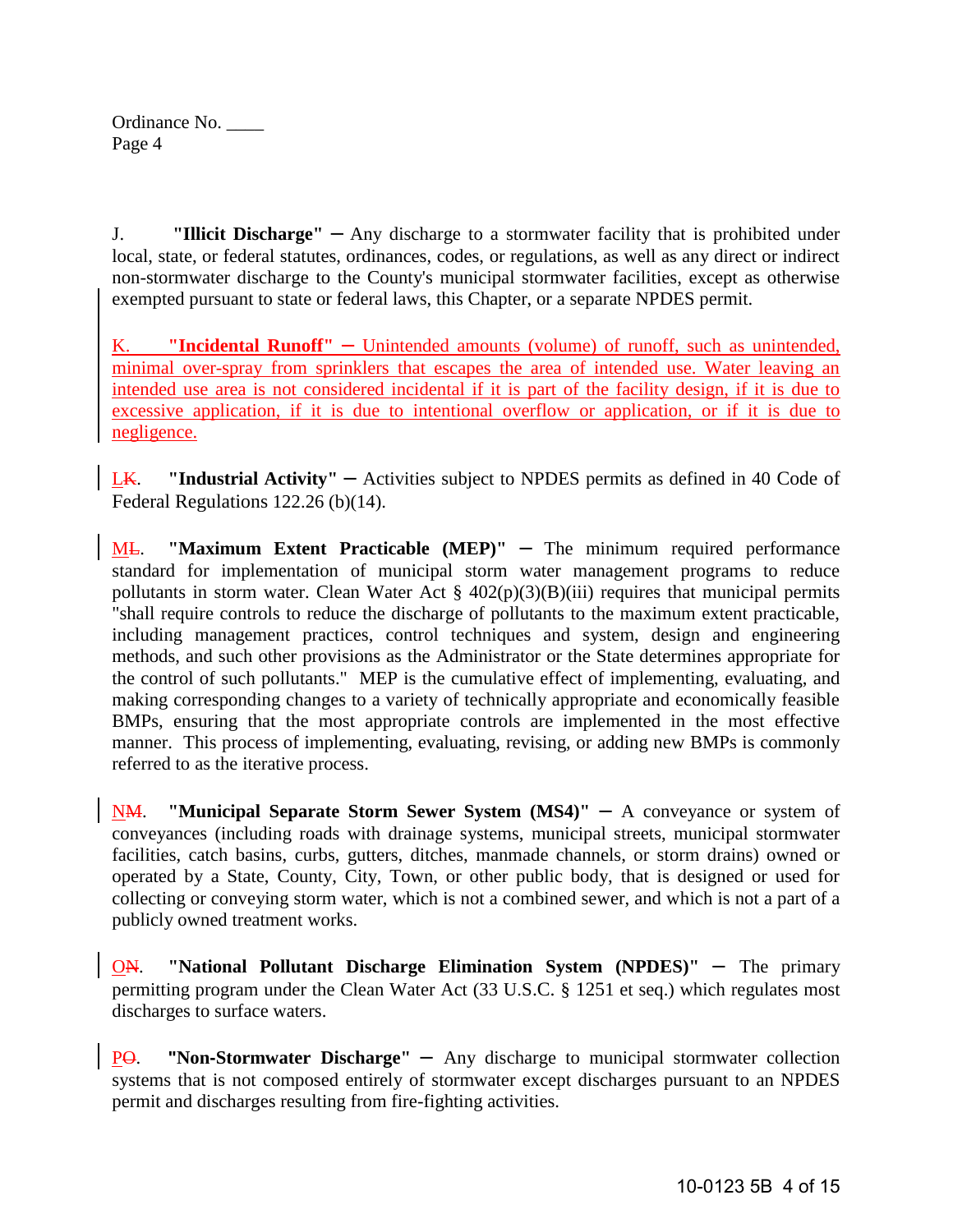QP. **"Pollutant''** – Anything which causes or contributes to pollution, as defined herein or in Chapter 15.14 of this Code. Pollutants include, but are not limited to: sediment, chlorine, paints, varnishes, solvents, fuel, oil, automotive fluids, yard wastes, refuse, rubbish, garbage, litter, food-related wastes, discarded or abandoned objects, floatable materials, pesticides, herbicides, fertilizers, detergents, soaps, hazardous substances, hazardous waste, sewage, fecal coliform and pathogens, dissolved and particulate metals, animal wastes, wastes and residues that result from constructing a building or structure or from grading (including but not limited to sediments, slurries, and concrete residue), and noxious or offensive matter of any kind.

RQ. **"Pollution"** – "The man-made or man-induced alteration of the chemical, physical, biological, and radiological integrity of water" (CWA Section 502 (19)). Pollution also means, "alteration of the quality of the Waters of the State by waste to a degree which unreasonably affects either the waters for beneficial uses of facilities which serve these beneficial uses" (California Water Code Section 13050 (1)).

**RS.** "Porter-Cologne Act" – The Porter-Cologne Water Quality Control Act, as amended (California Water Code section 13000 et seq.).

TS. **"Property Owner"** – Any person, entity, company, and/or authorized representative having title to real property within the geographic area affected by this Chapter.

U<del>T</del>. "Regional Water Quality Control Board" – The California Regional Water Quality Control Board, Lahontan Regionand Central Valley Regions.

VU. **"Stormwater"** – Storm water runoff, snowmelt runoff, and surface runoff and drainage [40 Code of Federal Regulations 122.26 (b)(13)]. As storm water flows over the land or impervious surfaces, it accumulates debris, chemicals, sediment or other pollutants that could adversely affect water quality if the storm water is discharged untreated.

VW. **"Stormwater Facility"** – Structures that are designed to capture, convey and treat stormwater runoff while removing pollutants and controlling flow rates. These facilities include pipes, ditches, swales, filters, ponds, basins, underground vaults and drop inlets. Facilities require maintenance in order to remain functional.

XW. **"Stormwater Pollution Prevention Plan (SWPPP)"** – The construction site water quality management plan required by the State's construction general stormwater permit.

XY. **"Surface Water"** – Includes, but is not limited to, perennial and ephemeral streams, lakes, wetlands, springs and similar waters which flow or reside in natural or artificial impoundments or drainage ways.

ZY. **"Waters of the United States"** – Surface watercourses and water bodies as defined by 40 Code of Federal Regulations section 122.2, including all natural waterways and definite channels and depressions in the earth that may carry water, even though such waterways may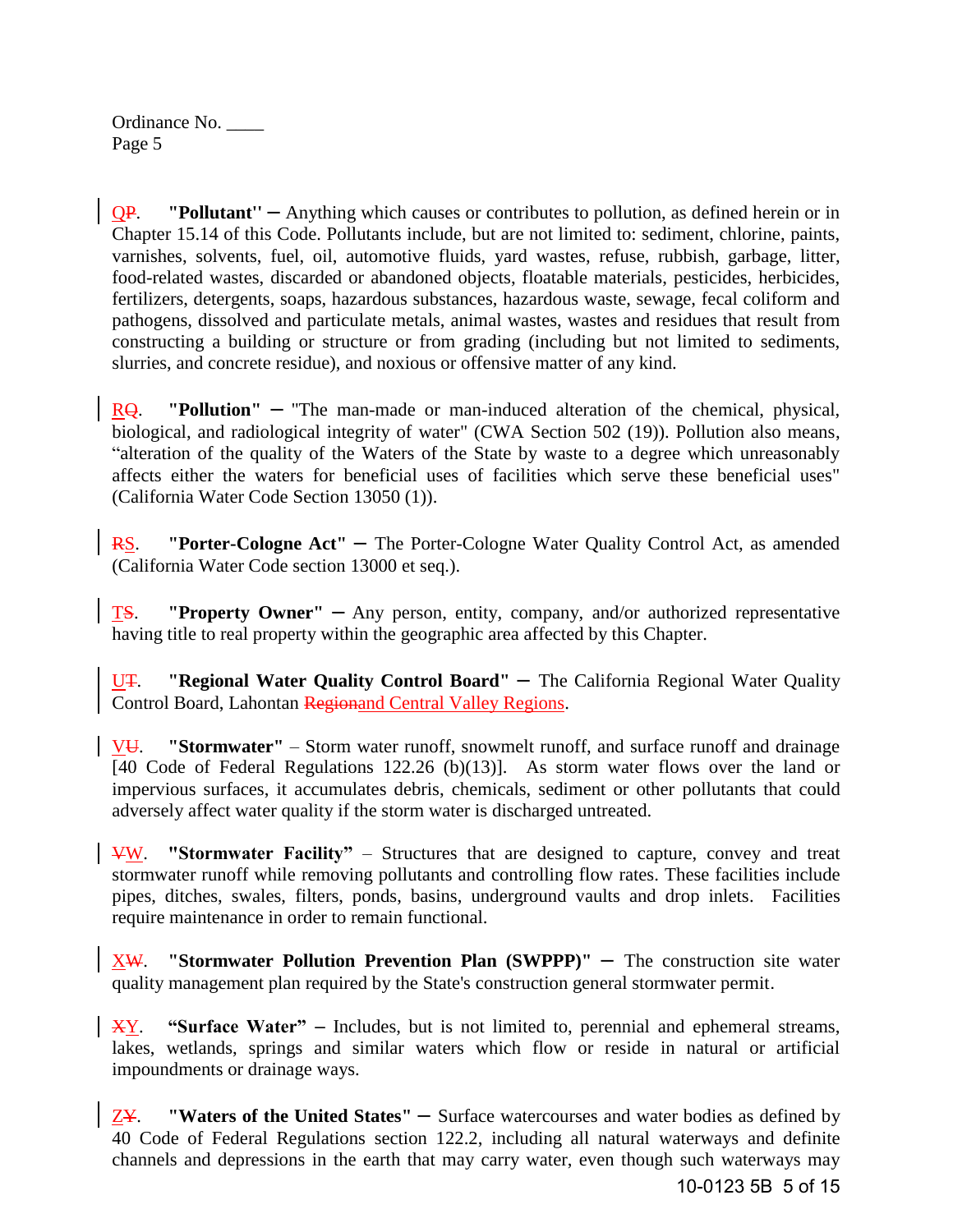only carry water during rains and storms and may not carry stormwater at and during all times and seasons.

AAZ. **"Waters of the State"** – All surface watercourses and water bodies, including lakes, bays, ponds, impounding reservoirs, springs, wells, rivers, streams, creeks, marshes, inlets, canals, and all other bodies of surface waters (Porter Cologne Section 13050 (e)), and which are within the unincorporated areas of County of El Dorado. This definition includes, but is broader than, Waters of the United States.

Any term(s) defined in the Federal Clean Water Act, as amended, and/or defined in the regulations for the stormwater discharge permitting program issued by the Environmental Protection Agency, as amended, and which are not specifically defined above, shall, when used in this Chapter, have the same meaning as set forth in said act or regulation.

## **8.79.060. Responsibility for Administration.**

El Dorado County shall administer the provisions of this Chapter with all participating departments of the Storm Water Management Plans.

## **8.79.070. Conflicts with other laws.**

In the event of any conflict between this Chapter and any federal or state law or regulation or County ordinance, that requirement which establishes the higher standard for public health shall govern. To the extent permitted by law, nothing in this Chapter shall preclude enforcement of any other applicable law, regulation, order, permit, or County ordinance.

## **8.79.080. Discharge Prohibitions.**

Except as provided in Section 8.79.090, it is unlawful for any person to make or cause to be made any illicit connection to or illicit discharge into a stormwater facility.

Notwithstanding the exemptions provided by Section 8.79.090, if the Enforcement Agency determines any otherwise exempt discharge causes or significantly contributes to violations of any water quality standard, or conveys significant quantities of pollutants to stormwater facilities, surface water(s) or watercourse(s), or is a danger to public health or safety, then the Enforcement Agency may give written notice to the property owner or occupant that the otherwise applicable exemption will not apply to the subject discharge following expiration as noted by the applicable notice. Any such discharge shall thereafter be prohibited from entering the stormwater facility or surface water.

# **8.79.090. Exemptions to Prohibited Discharges.**

Discharges from the following activities shall not be prohibited unless the Enforcement Agency determines that the discharge causes or significantly contributes to violations of any plan standard, or conveys significant quantities of pollutants to surface water or watercourses, or is a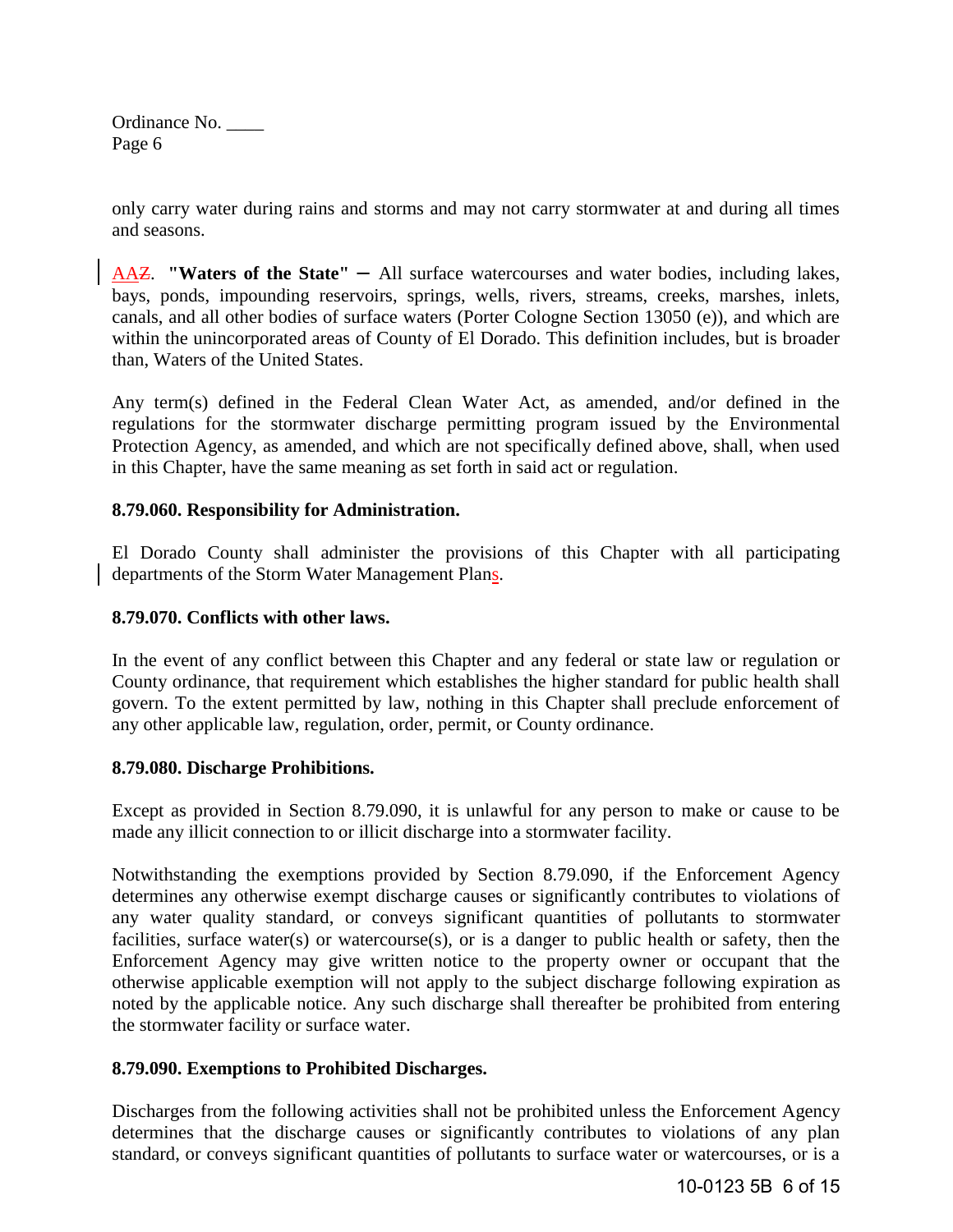danger to public health or safety. The Enforcement Agency may give written notice to the property owner or occupant that the otherwise applicable exemption will not apply.

- A. Water line flushing and discharges from potable water sources.
- B. Incidental runoff from Llandscape irrigation and lawn watering.
- C. Diverted stream flows and irrigation water.
- D. Springs, rising groundwater, and flows from riparian habitat and wetlands.

E. Uncontaminated groundwater infiltration (as defined at 40 Code of Federal Regulation Section 35.2005(b)(20)).

F. Uncontaminated pumped groundwater, foundation drains, footing drains, fountain drains and water from crawl space pumps.

- G. Air conditioning condensation.
- H. Individual residential car washing.
- I. Dechlorinated, pollution-free swimming pool and spa water discharges from residential property.

J. Fire-fighting flows.

# **8.79.100. Discharge in Violation of Existing NPDES Permit.**

Any person subject to any individual and/or industrial NPDES stormwater discharge permit shall comply with all provisions of such permit, SWPPP, and any regulations or ordinances promulgated thereto, including provisions outlined in Chapter 15.14 of this Code. Proof of compliance with said permit may be required in a form acceptable to the Enforcement Agency (1) prior to or as a condition of a subdivision map, site plan, building permit, or development, redevelopment, or improvement plan; (2) upon inspection of the facility; (3) during any enforcement proceeding or action; or (4) for any other reasonable cause at any other time.

# **8.79.110. Discharge in Violation of County's NPDES Permit; Indemnification.**

Any discharge that would result in or contribute to a violation of the County's NPDES permit issued by the Regional Water Quality Control Board and any amendment, revision or reissuance thereof, either separately considered or when combined with other discharges, is prohibited. Liability for any such discharge shall be the responsibility of the person(s) so causing or responsible for the discharge, and such persons shall defend, indemnify and hold harmless the County and it's officers, agents, employees, representatives, and volunteers from any and all claims in any administrative or judicial enforcement action relating to such discharge.

# **8.79.120. Acts Potentially Resulting in Violation of Federal Clean Water Act and/or Porter-Cologne Act.**

The standards set forth herein and promulgated pursuant to this Chapter are minimum standards. This Chapter does not intend or imply that compliance with these minimum standards will ensure that there will be no contamination, pollution, or unauthorized discharge of pollutants into the Waters of the State. This Chapter shall not create liability on the part of the County, and its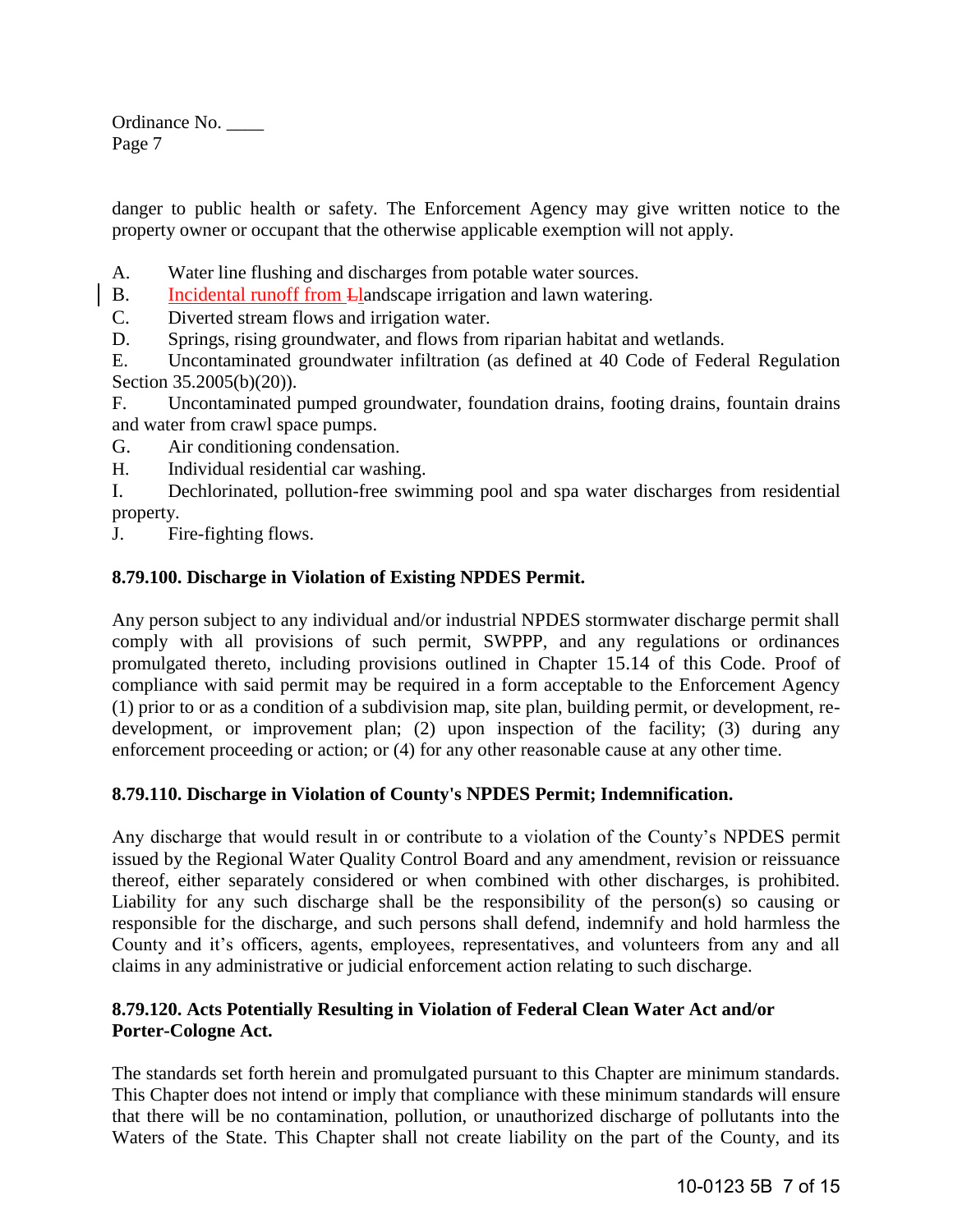officers, agents, employees, representatives, and volunteers for any damage that results from any discharger's reliance upon this Chapter or any administrative decision made hereunder.

# **8.79.130. Right of Entry; Inspections.**

A. The Enforcement Official is authorized to enter any building or premises upon consent through existing permit or written/verbal consent in accordance with the provisions of this section for the purpose of making an inspection to enforce the provisions of this Chapter and to assure the proper implementation of BMPs. Inspections/investigations shall be based upon such reasonable selection processes as may be deemed necessary to carry out the objectives of the Chapter, including, but not limited to: visual evidence, complaints received, knowledge or physical evidence of industrial activities or other pollutant sources, random sampling, sampling in areas with evidence of stormwater contamination, illicit connections, illicit discharge, or similar factors.

B. Right to inspect. Unless inspections are authorized pursuant to an existing permit issued to the property owner or occupant, prior to commencing any inspection as hereinabove authorized, the Enforcement Official shall obtain either the consent of the property owner or occupant or shall obtain an administrative inspection warrant or criminal search warrant.

C. Compliance assessments. The Enforcement Official may inspect property for the purpose of verifying compliance with this Chapter, including but not limited to: (i) identifying products produced, processes conducted, chemicals used and materials stored on or contained within the property, (ii) identifying point(s) of discharge of all wastewater, process water systems and pollutants, (iii) investigating the natural slope, including drainage patterns and man-made conveyance systems, (iv) establishing the location of all points of discharge from the property, whether by surface runoff, snow melt, or through a stormwater facility, (v) locating any illicit connection or the source of any illicit discharge, and (vi) evaluating compliance with any stormwater discharge permit.

D. Portable equipment. For purposes of verifying compliance with this Chapter, the Enforcement Official may inspect any vehicle, truck, trailer, tank truck or other mobile equipment that may pose a threat to surface waters, stormwater facilities or the MS4.

E. Records review. The Enforcement Official may inspect all records of the property owner or occupant of property relating to State general permits, stormwater pollution prevention plans, monitoring program plans and any other record(s) relating to illicit connections, illicit discharges, or any other source of contribution or potential contribution of pollutants to a stormwater facility.

F. Sample and test. The Enforcement Official may inspect, sample and test any runoff, soils area, process discharge, materials within any waste storage area (including any container contents), and/or treatment system discharge for the purpose of determining the potential for contribution of pollutants to a stormwater facility. The Enforcement Official may investigate the integrity of all stormwater facilities or other pipelines on the property using appropriate tests,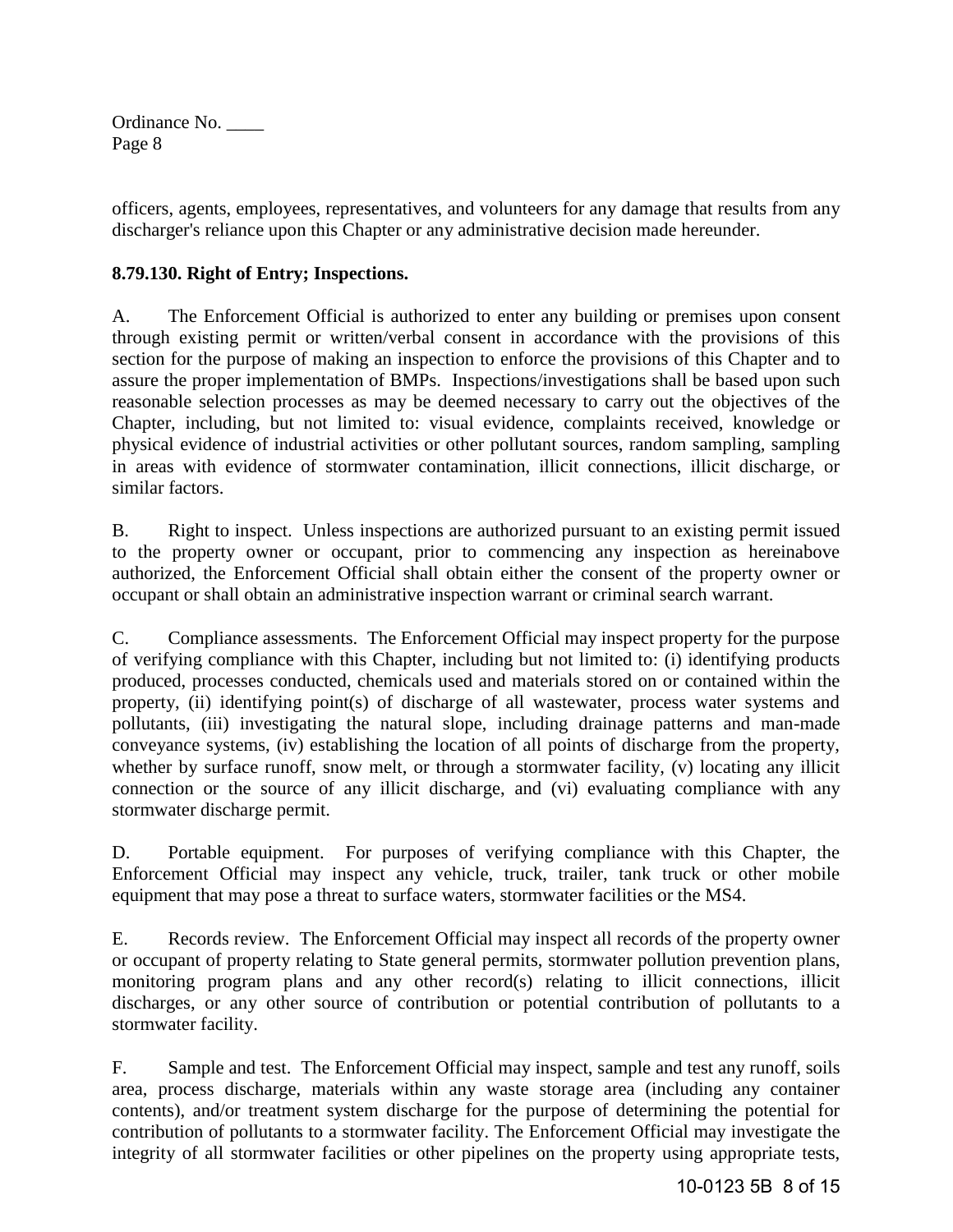including but not limited to smoke and dye tests or video surveys. The Enforcement Official may take photographs or video tape, make surveys, measurements or drawings, and create any other record reasonably necessary to document conditions on the property.

G. Monitoring. The Enforcement Official may erect and maintain monitoring devices for the purpose of measuring any discharge or potential source of discharge to a stormwater facility.

H. Test results. The property owner or occupant of property subject to inspection shall, on submission of a written request to the Enforcement Official, receive copies of all monitoring and test results conducted during the investigation.

# **8.79.140. Concealment and Abetting.**

Causing, permitting, aiding, abetting, or concealing a violation of any provision of this Chapter shall constitute a violation.

# **8.79.150. Reduction of Pollutants in Stormwater; Best Management Practices.**

# A. **General Requirements**

Any person engaging in activities that may result in pollutants entering a stormwater facility shall implement Best Management Practices to the maximum extent practicable (MEP), or as determined by the Enforcement Agency, to prevent such pollutants.

# B. **Maintenance**

All BMPs shall be protected and maintained to ensure continuous and fully effective performance as designed.

# C. **Illicit Connection**

It is unlawful and a violation of this Chapter for any person to establish, use, or maintain any unauthorized connection to a stormwater facility or MS4.

# D. **Waste Disposal**

No person shall throw, deposit, leave, maintain, keep, or permit to be thrown, in or upon any public or private property, driveway, parking area, street, alley, sidewalk, component of a stormwater facility or Waters of the State, any refuse, rubbish, garbage, litter, or other discarded or abandoned objects, articles, and accumulations, so that the same may cause or contribute to pollution, as further proscribed by Section 8.42.700 et seq. of this Code.

# E. **Construction Activities**

Any person performing construction work within the County shall implement appropriate BMPs to prevent the discharge from the site of pollutants, soil, or construction wastes or debris, including contaminants from construction materials, tools, and equipment to a stormwater facility.

# F. **Watercourse Protection**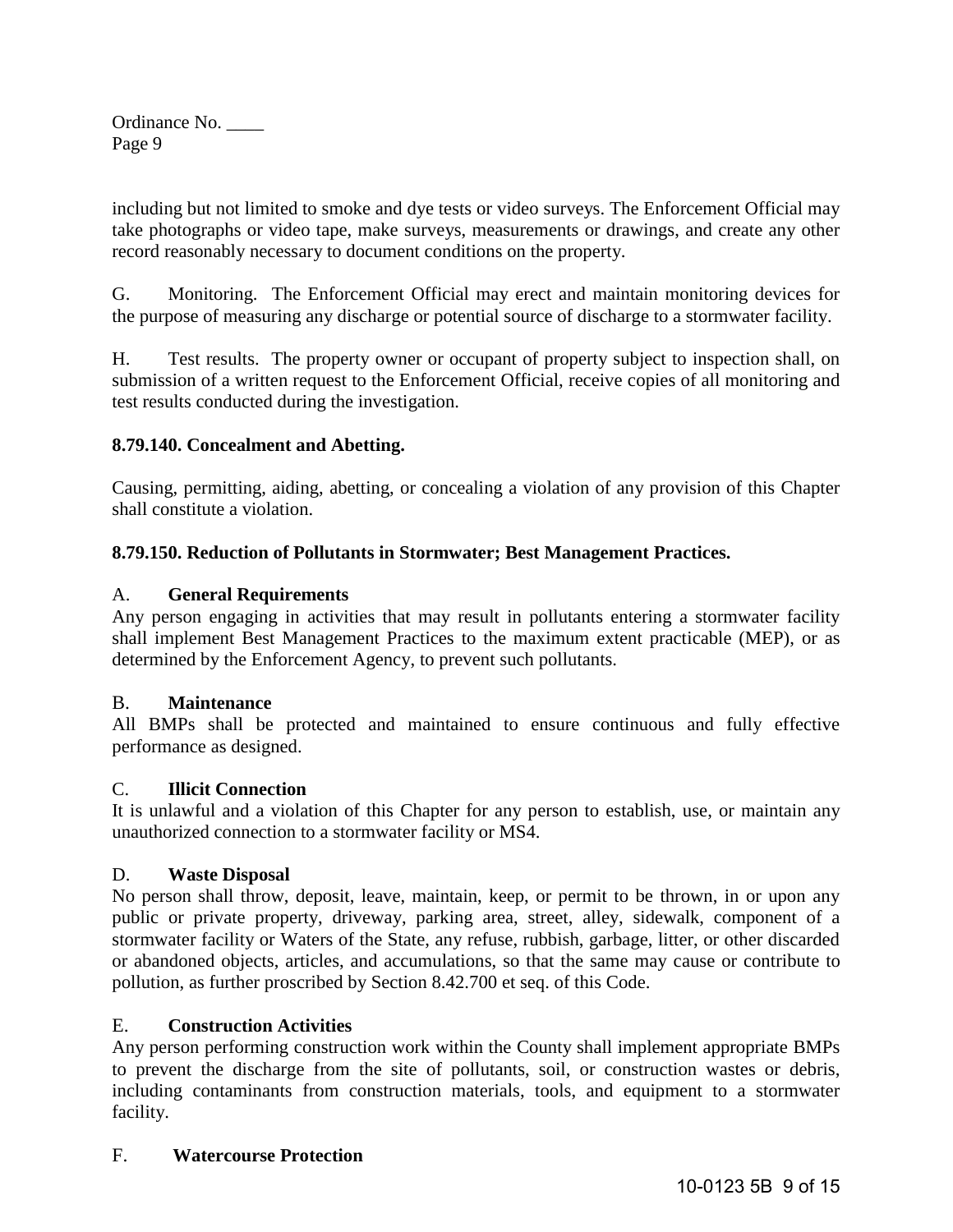Every person owning property through which a watercourse passes, or such person's lessee, shall keep and maintain that part of the watercourse within the property reasonably free of trash, debris, and other obstacles that would pollute or contaminate the watercourse.

# G. **Development / Redevelopment**

The County may require development and/or redevelopment projects to incorporate appropriate BMPs to control the volume, rate, and potential pollutant loading of stormwater runoff from such development / redevelopment. These required BMPs may be contained in any land use entitlement, conditions of approval, grading plans, improvement plans, or any construction or building-related permit to be issued relative to such development / redevelopment. The owner and developer shall comply with the terms, provisions, and conditions of such land use entitlements and building permits as required elsewhere in County Code and adopted Storm Water Management Plans. The County may withhold final approvals or other authorizations if the owner or developer is in violation of the provisions of this Chapter.

## **8.79.160. Containment and Notification of Illegal Discharges.**

Any person owning or occupying premises who has knowledge of any illicit discharge from or across those premises which might enter a stormwater facility, except as provided in Section 8.79.090, shall:

A. Immediately take all reasonable action to contain and abate the Illicit Discharge, and;

B. Notify the Enforcement Agency or its designated contact person within twenty-four (24) hours of discovery of the illicit discharge. The Enforcement Agency may require the property owner and/or the responsible person to take corrective actions within a specified time pursuant to this Chapter.

## **8.79.170. Enforcement.**

Any person who violates a provision of this Chapter may be subject to administrative, civil, or criminal liability as provided in this Chapter, Chapter 1.24, and/or Chapter 9.02 of this Code.

## A. **Primary Authority**

The Enforcement Agency is empowered to use any of the provisions of Sections 8.79.170 through 8.79.220, and the provisions found in Chapters 1.24 or 9.02, where appropriate to correct violations of, and secure compliance with the provisions of this Chapter.

## B. **Warning Not Required**

Issuance of a warning shall not be a requirement prior to using any enforcement provision of this Chapter.

## **8.79.180. Violation.**

# A. **Informal Warning; Educational Materials**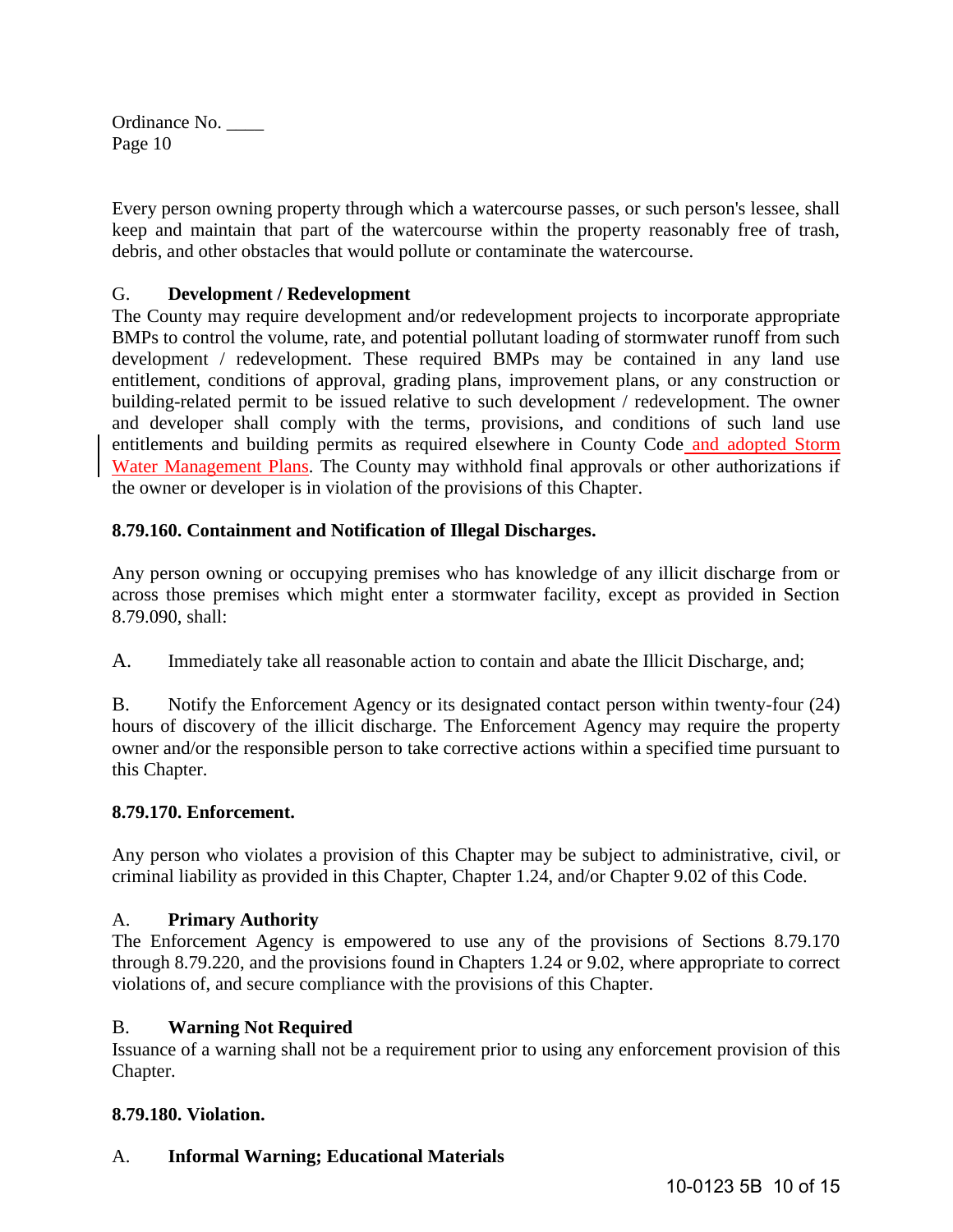Whenever the Enforcement Official determines that a violation of a provision of this Chapter has occurred or may occur, the Enforcement Official may provide a warning to any person and/or owner responsible for the condition giving rise to such violation or potential violation. Such warning may include the distribution of educational materials to assist in future compliance with this Chapter. This warning may be provided in person or in writing.

# B. **Notice of Noncompliance**

Whenever the Enforcement Official determines that a violation has occurred, the Enforcement Official may serve a Notice of Noncompliance to any person and/or property owner responsible for the violation. Each Notice of Noncompliance shall contain the following information:

- 1. The date of the violation;
- 2. The address or a definite description of the location where the violation occurred;
- 3. The Chapter section violated and a description of the violation;

4. A description of how the violation can be corrected;

 5. A time limit by which the violation shall be corrected, after which further enforcement and/or corrective actions may be taken by the County if the violation is not fully corrected;

6. The name and signature of the individual preparing the Notice of Noncompliance;

 7. A statement outlining the procedure for appeal of the Notice of Noncompliance; and

 8. Notice of potential liability under the federal Clean Water Act or State Porter Cologne Water Quality Act.

# C. **Administrative Compliance Order**

Whenever the Enforcement Official determines that a violation has occurred, the Enforcement Official may serve an Administrative Compliance Order to any person and/or property owner responsible for the violation. Each Administrative Compliance Order shall contain the following information:

- 1. The date of the violation;
- 2. The address or a definite description of the location where the violation occurred;
- 3. The Chapter section violated and a description of the violation;
- 4. An order to cease all activities which are believed to be causing the violation;

 5. A time limit by which the violation shall be corrected, after which corrective actions will be taken by the County if the violation is not fully corrected;

 6. A statement that the County will charge the person and/or owner for all administrative costs associated with enforcement actions;

- 7. An order prohibiting the continuation or repeated occurrence of the violation;
- 8. The name and signature of the individual preparing the citation;
- 9. A statement outlining the procedure for appeal of the Order;

 10. Notice to the violator of potential liability under the federal Clean Water Act or State Porter Cologne Water Quality Act; and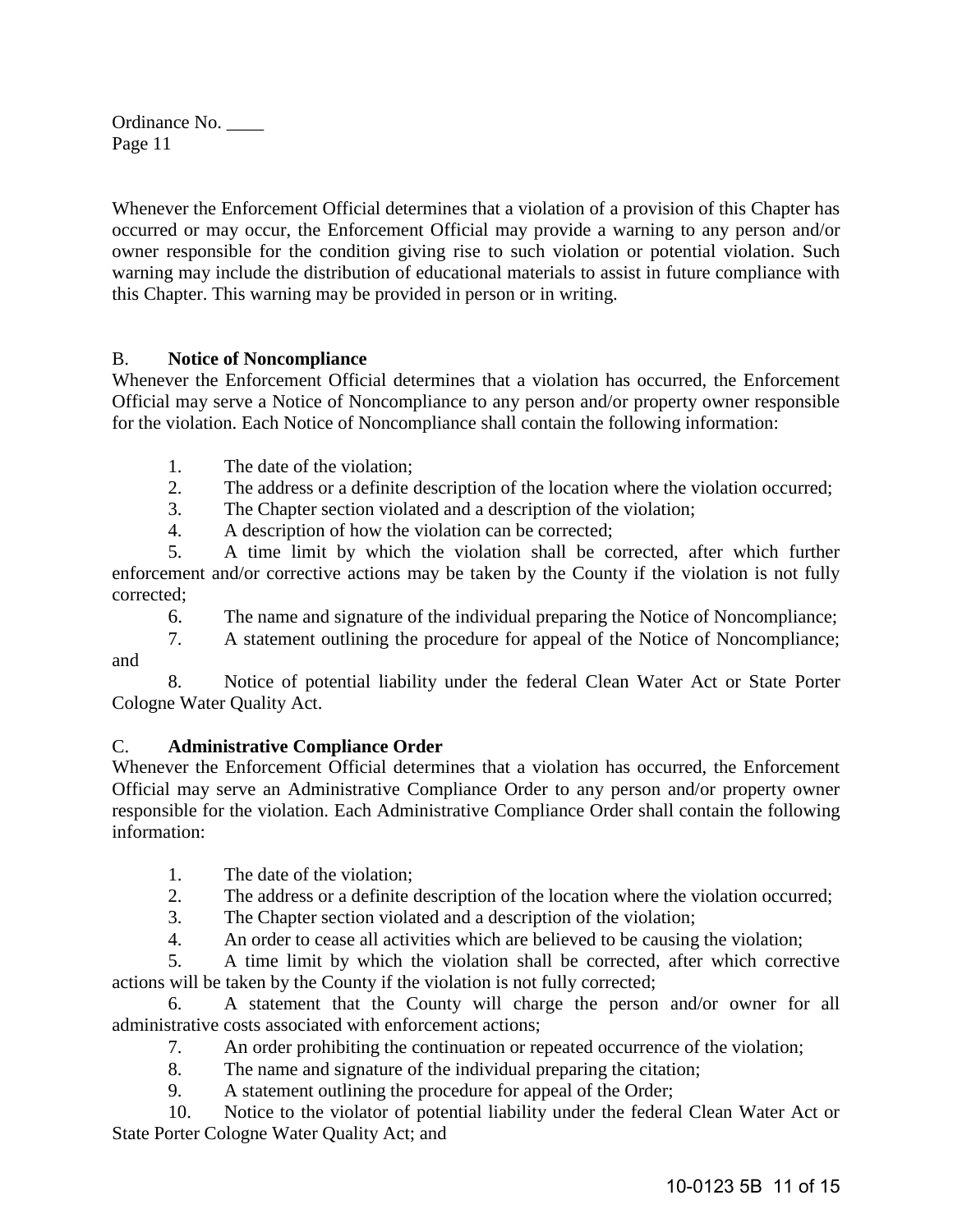11. Any other terms or requirements reasonably calculated to achieve full compliance with the terms, conditions, and requirements of any permit issued pursuant hereto.

## D. **Citation**

The Enforcement Official is authorized to issue citations for infractions of this section using the provisions found in Chapters 1.24 or 9.02 of this Code.

## E. **Misdemeanor**

Any violation of this Chapter may, at the discretion of the Enforcing Agency, be considered a misdemeanor and, as such, may be punished using the provisions of Chapter 1.24, including a fine of not more than \$500.00, imprisonment for a period not to exceed six (6) months, or both.

## F. **Cost Recovery**

The Enforcement Official may deliver to the property owner or occupant, any permittee, or any other person who becomes subject to a Notice of Noncompliance or Administrative Compliance Order, an invoice for costs. An invoice for costs shall be immediately due and payable to the County for the actual costs incurred by the County in issuing and enforcing any notice or order.

If any owner or occupant, permittee, or any other person subject to an invoice for costs fails to either pay the invoice for costs or appeal successfully the invoice for costs or the underlying notice or order in accordance with this section, then the County may institute collection proceedings or resort to any collections methods authorized by Chapter 9.02 of this Code.

## G. **Service**

The Enforcement Officer shall use the provisions of Section 9.02.120 of the County's Ordinance Code to serve a Notice of Noncompliance, Citation, Administrative Compliance Order, or Invoice for Costs to effectuate the provisions of this Chapter.

## H. **Separate Violation Intent**

 1. Each day in which a violation occurs and each separate failure to comply with any provision of this Chapter is a separate offense and punishable by penalties in accordance with this Chapter.

 2. A violation of the provisions of this Chapter shall occur irrespective of the negligence or intent of the violator to construct, maintain, operate, or utilize an illicit connection, or to cause, allow or facilitate any illicit discharge or threatened illicit discharge.

# **8.79.190. Administrative Appeals.**

A. Any person receiving a Notice of Noncompliance, Administrative Compliance Order, or Citation under Section 8.79.180, or any person required to perform monitoring, analysis, reporting or corrective activities by any Enforcement Official and who is aggrieved by such decision may appeal the Notice of Noncompliance, Administrative Compliance Order, Citation, or decision in writing to the Hearing Officer within ten days following the effective date of the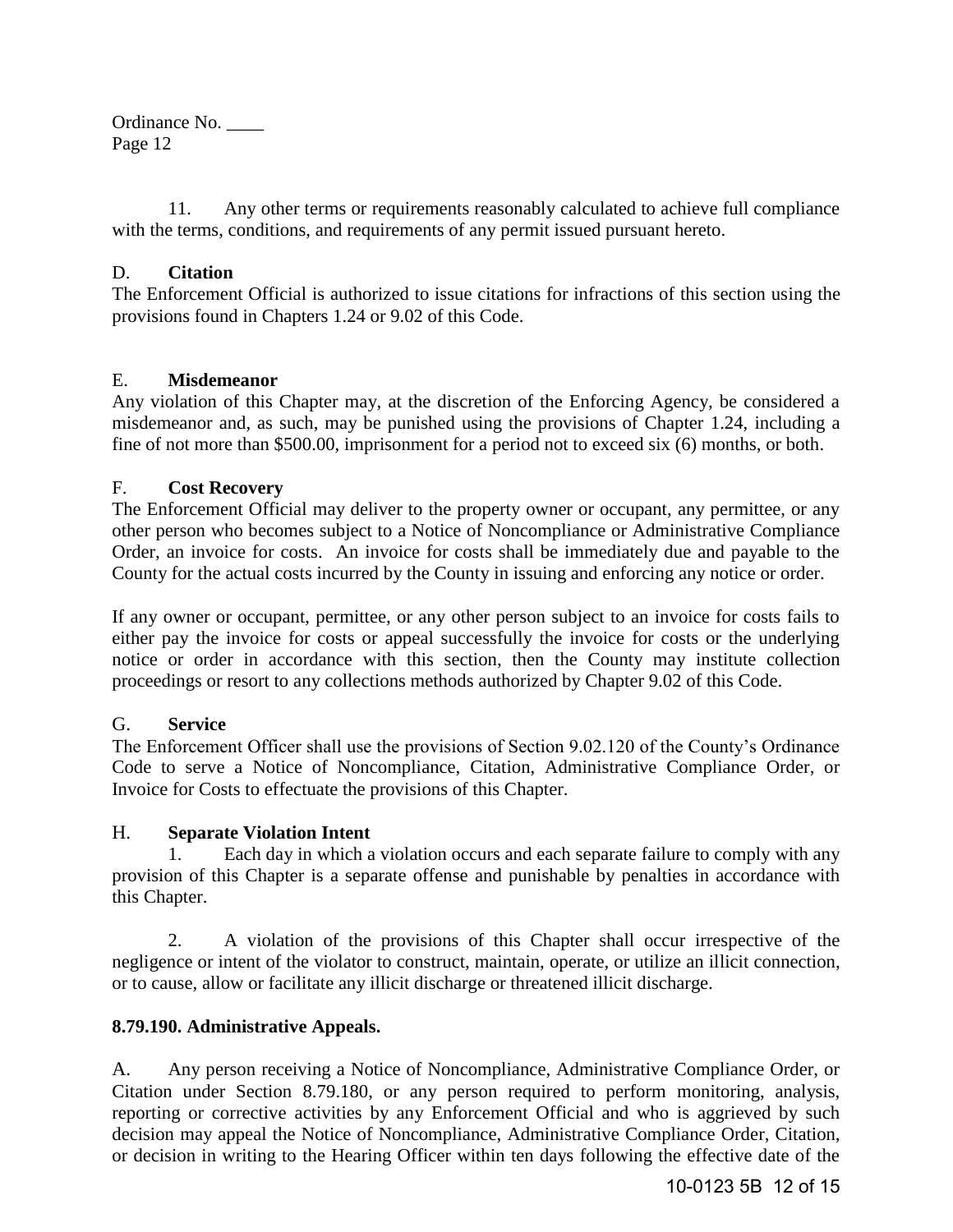subject action. Upon receipt of such appeal, the Hearing Officer shall request a report and recommendation from the authorized County employee and shall set the matter for hearing at the earliest practical date. At said hearing, the Hearing Officer may base his or her decision on additional evidence, and may reject, affirm or modify the Enforcement Official's decision.

B. The decision of the Hearing Officer may be appealed to the Board of Supervisors by filing a notice of appeal with the clerk of the Board of Supervisors within fifteen (15) days of receipt of the decision of the Hearing Officer. Such appeals shall be in writing and shall set forth fully the grounds for the appeal. The Board of Supervisors shall thereupon fix a time and place for a public hearing of such appeal. The clerk of the Board of Supervisors shall give notice to the appellant of the time and place of hearing by serving it personally or by depositing it in the U.S. Post Office, postage prepaid, addressed to the appellant at his last known address at least five days prior thereto.

At the hearing before the Board of Supervisors, the appellant may appear in person or by counsel and present any relevant evidence relating to the grievance; the Enforcement Agency may present evidence in rebuttal thereof. The hearing may be continued from time to time, not to exceed thirty (30) days in all. The Board of Supervisors shall conduct a hearing and make findings as appropriate. The decision of the Board of Supervisors shall be final.

C. Notwithstanding the foregoing, these administrative appeal procedures shall not apply to criminal proceedings initiated to enforce this Chapter.

# **8.79.200. Nuisance Abatement; Summary Abatement.**

# A. **Nuisance Abatement**

The Enforcement Official may, in addition to other authorized procedures set forth in this Chapter, take action to abate any nuisance in accordance with the procedures found in Chapter 9.02 of this Code. The costs of any such abatement undertaken by the County shall be borne jointly and severally by the property owner and the person creating, causing, committing, allowing, or maintaining the nuisance and shall be collectable in accordance with the provisions of Chapter 9.02 of this Code.

# B. **Summary Abatement**

The Enforcement Official may, in addition to other authorized procedures, take immediate action to abate any illicit discharge or threatened illicit discharge from any source to a stormwater facility when, in the discretion of the Enforcement Agency, the illicit discharge or threatened illicit discharge causes or threatens to cause a condition which presents an imminent danger to the public health, safety, or welfare, or the environment, or a violation of a permit. The Enforcement Official must first make reasonable attempts to contact and compel the responsible person and/or property owner to abate the illicit discharge or threatened illicit discharge in a satisfactory manner. The costs of any such abatement shall be borne jointly and severally by the property owner and the person creating, causing, committing, allowing, or maintaining the nuisance and shall be collectable in accordance with the provisions of Chapter 9.02 of this Code.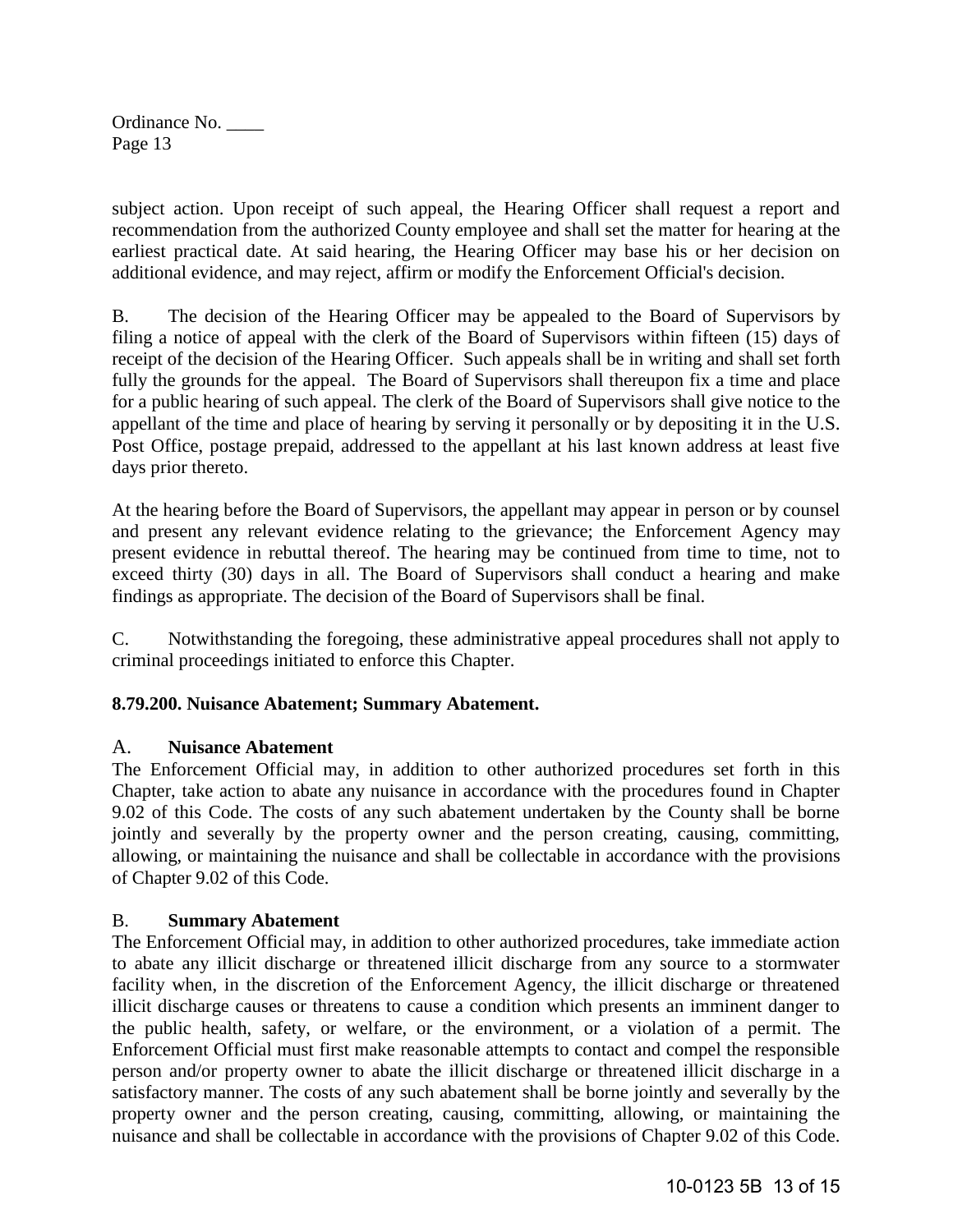Following the summary abatement hearing, within 10 days of taking action in accordance with this Section, there shall be a post abatement hearing in accordance with Section 9.02.310.

# **8.79.210. Civil Actions.**

In addition to any other remedies provided in this Section, any violation of this Chapter may be enforced by civil action brought by the County. In any such action, the County may seek, as appropriate and allowed by law, any or all of the following remedies:

A. A temporary restraining order, preliminary and permanent injunction;

B. Reimbursement for the costs of any investigation, inspection or monitoring survey which led to the establishment of the violation, and for the reasonable costs of preparing and bringing action under this division;

C. Costs incurred in removing, correcting or terminating the adverse effect(s) resulting from the violation;

D. Compensatory damages for loss or destruction of water quality, wildlife, fish and aquatic life. Costs and damages under this subsection shall be paid to the County and shall be used exclusively for costs associated with monitoring and establishing stormwater discharge pollution control system and/or implementing or enforcing the provisions of this division.

# **8.79.220. Regulatory Fee Structure Authorized.**

The Enforcement Official shall collect such fees as may be authorized by the Board of Supervisors to establish and collect regulatory costs, which include routine inspections/investigations, and other regulatory functions associated with this Chapter. Any such fees shall be established by resolution of the Board of Supervisors.

# **8.79.230. Non-Exclusive Remedies.**

Each and every remedy available for the enforcement of this Chapter shall be non-exclusive and it is within the discretion of the Enforcement Agency to seek cumulative remedies, including those specified in Chapter 9.02 of this Code, except that multiple monetary fines or penalties shall not be available for any single violation of this Chapter. Moreover, the remedies available to the County pursuant to this Chapter shall not limit the right of the County to seek any other remedy that may be available by law.

**/ / /** 

**/ / /** 

**/ / /**